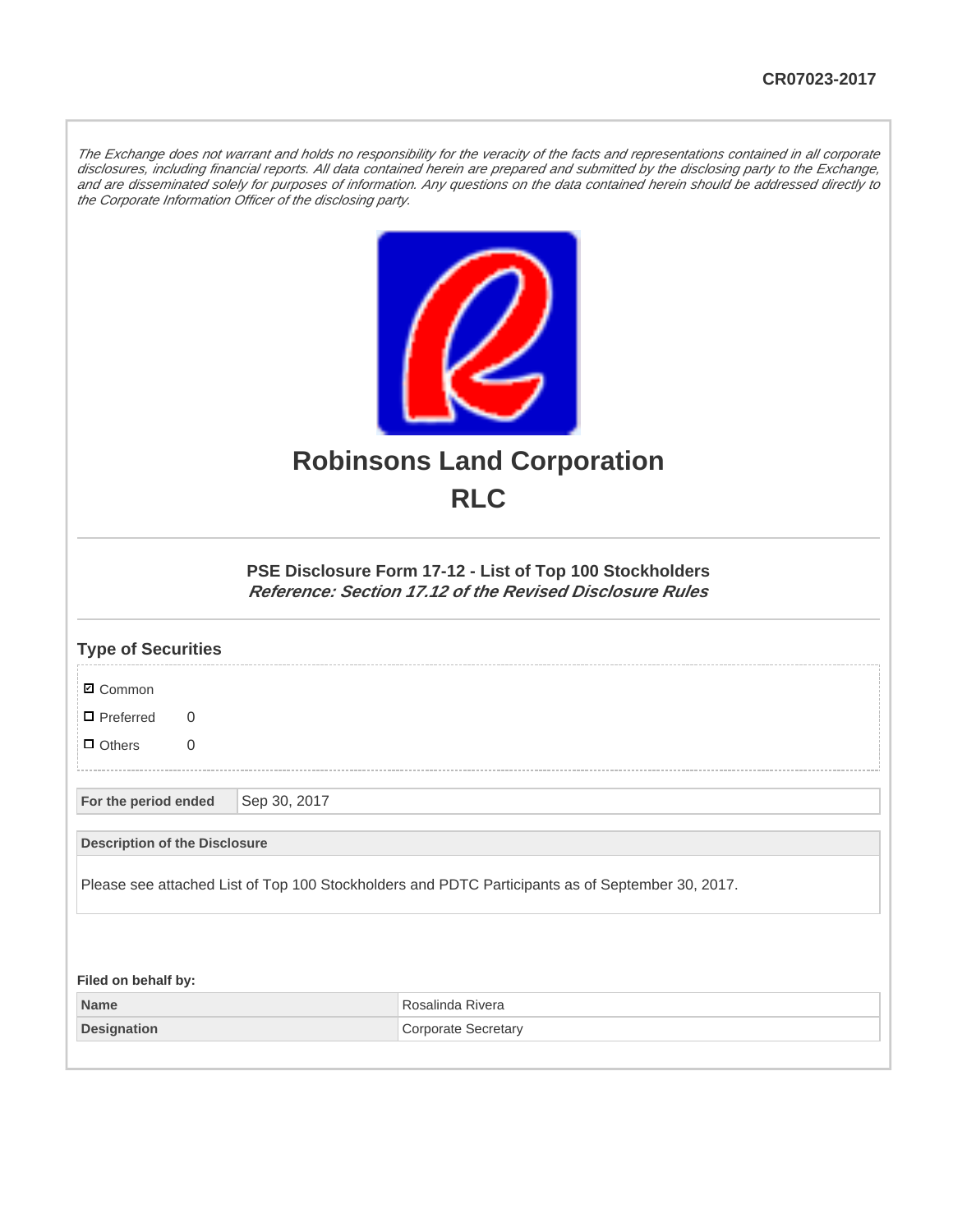|            |     |            | ISSUER REPORTS CUT OFF DATE STOCKHOLDER NO. | STOCKHOLDER NAME                             | <b>NATIONALITY</b> | <b>SHARES</b> |
|------------|-----|------------|---------------------------------------------|----------------------------------------------|--------------------|---------------|
| <b>RLC</b> | 100 | 09/30/2017 | 0000231259                                  | J. G. SUMMIT HOLDINGS, INC.                  | PH                 | 2,496,114,787 |
| <b>RLC</b> | 100 | 09/30/2017 | 0000231628                                  | PCD NOMINEE CORPORATION                      | OA                 | 1,084,060,054 |
| <b>RLC</b> | 100 | 09/30/2017 | 0000231627                                  | PCD NOMINEE CORPORATION                      | PH                 | 479,696,955   |
| RLC        | 100 | 09/30/2017 | 0000231065                                  | ELIZABETH YU                                 | PH                 | 8,737,200     |
| <b>RLC</b> | 100 | 09/30/2017 | 0000231296                                  | JOHN GOKONGWEI JR.                           | PH                 | 8,124,721     |
| RLC        | 100 | 09/30/2017 | 0000230936                                  | CEBU LIBERTY LUMBER                          | PH                 | 2,203,200     |
| <b>RLC</b> | 100 | 09/30/2017 | 0000231271                                  | JAMES L. GO                                  | PH                 | 1,685,994     |
| RLC        | 100 | 09/30/2017 | 0000231070                                  | ELIZABETH Y. GOKONGWEI AND/OR JOHN GOKONGWEI | <b>IPH</b>         | 988,000       |
| RLC        | 100 | 09/30/2017 | 0000231660                                  | QUALITY INVESTMENTS & SEC. CORP.             | PH                 | 904,200       |
| RLC        | 100 | 09/30/2017 | 0000231179                                  | FREDERICK DY GO                              | PH                 | 700,001       |
| RLC        | 100 | 09/30/2017 | 0000230787                                  | ALBERTO MENDOZA AND/OR JEANIE MENDOZA        | PH                 | 532,800       |
| RLC        | 100 | 09/30/2017 | 0000231071                                  | ELIZABETH YU GOKONGWEI                       | PH                 | 499,500       |
| RLC        | 100 | 09/30/2017 | 0000231725                                  | ROBINA YU GOKONGWEI                          | PH                 | 360,000       |
| RLC        | 100 | 09/30/2017 | 0000231761                                  | SAMUEL C. UY                                 | PH                 | 324,000       |
| <b>RLC</b> | 100 | 09/30/2017 | 0000231298                                  | JOHN L. GOKONGWEI JR.                        | PH                 | 300,000       |
| <b>RLC</b> | 100 | 09/30/2017 | 0000231601                                  | ONG TIONG                                    | PH                 | 204,996       |
| <b>RLC</b> | 100 | 09/30/2017 | 0000231400                                  | LISA YU GOKONGWEI                            | PH                 | 180,000       |
| RLC        | 100 | 09/30/2017 | 0000231131                                  | FEBTC #103-00507                             | PH                 | 156,240       |
| <b>RLC</b> | 100 | 09/30/2017 | 0000231168                                  | FRANCISCO L. BENEDICTO                       | PH                 | 150,000       |
| RLC        | 100 | 09/30/2017 | 0000230958                                  | CHING TIONG KENG AND/OR CYNTHIA D. CHING     | PH                 | 150,000       |
| <b>RLC</b> | 100 | 09/30/2017 | 0000230865                                  | ARTHUR C. UY                                 | PH                 | 144,000       |
| <b>RLC</b> | 100 | 09/30/2017 | 0000230932                                  | CATALINO MACARAIG JR. AND/OR ARACELI MACARAI | PH                 | 140,000       |
| <b>RLC</b> | 100 | 09/30/2017 | 0000231303                                  | JOLLY TING                                   | PH                 | 136,800       |
| <b>RLC</b> | 100 | 09/30/2017 | 0000230957                                  | CHING TIONG KENG                             | PH                 | 133,200       |
| <b>RLC</b> | 100 | 09/30/2017 | 0000230849                                  | ANTONIO S. TANJANGCO                         | PH                 | 126,599       |
| <b>RLC</b> | 100 | 09/30/2017 | 0000231051                                  | EDWIN B. LIM                                 | PH                 | 120,000       |
| <b>RLC</b> | 100 | 09/30/2017 | 0000231142                                  | FERDINAND CO AND/OR CHRISTOPHER CO           | PH                 | 120,000       |
| <b>RLC</b> | 100 | 09/30/2017 | 0000231837                                  | VICKY L. CHAN                                | PH                 | 106,600       |
| <b>RLC</b> | 100 | 09/30/2017 | 0000231180                                  | G & L SECURITIES CO. INC.                    | PH                 | 102,600       |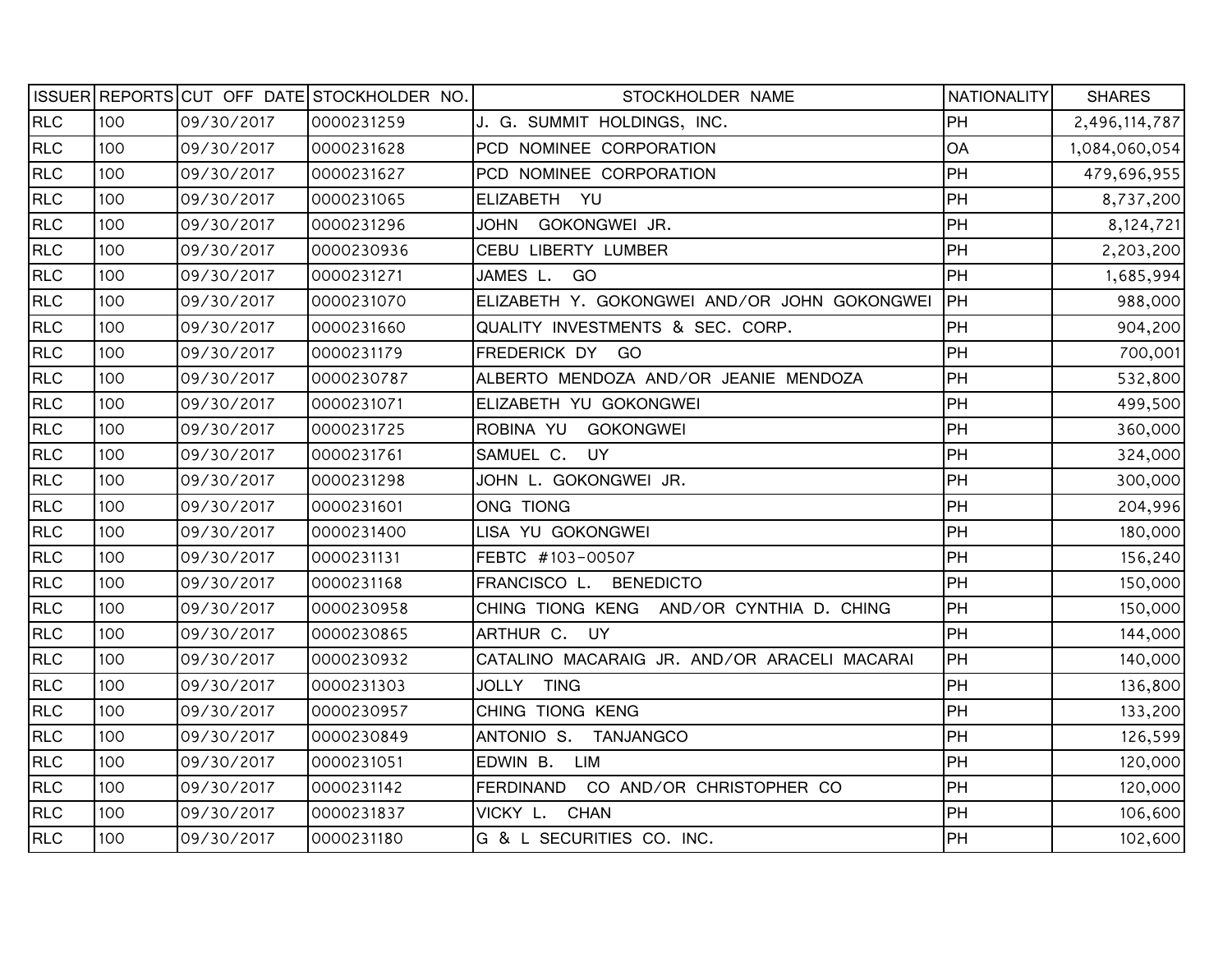| <b>RLC</b> | 100 | 09/30/2017 | 0000231280 | JENNIFER C.<br>LIM AND/OR JEFFREY C. LIM | PH        | 100,000 |
|------------|-----|------------|------------|------------------------------------------|-----------|---------|
| <b>RLC</b> | 100 | 09/30/2017 | 0000231165 | FRANCISCO ASALDO UY                      | PH        | 100,000 |
| <b>RLC</b> | 100 | 09/30/2017 | 0000230987 | CRISTINO L.<br><b>PANLILIO</b>           | PH        | 96,000  |
| <b>RLC</b> | 100 | 09/30/2017 | 0000231680 | RAMON L. CHIU                            | PH        | 90,285  |
| <b>RLC</b> | 100 | 09/30/2017 | 0000231662 | R. COYIUTO SECURITIES, INC.              | PH        | 82,000  |
| <b>RLC</b> | 100 | 09/30/2017 | 0000231811 | TERESITA T.<br>QUAZON                    | PH        | 78,000  |
| <b>RLC</b> | 100 | 09/30/2017 | 0000231370 | KHOON POI                                | PH        | 73,200  |
| <b>RLC</b> | 100 | 09/30/2017 | 0000230815 | ANANDRAM<br><b>DARGANI</b>               | PH        | 72,228  |
| <b>RLC</b> | 100 | 09/30/2017 | 0000231392 | LILY ANN LIM TAN                         | PH        | 72,000  |
| <b>RLC</b> | 100 | 09/30/2017 | 0000231067 | ELIZABETH LIM TAN                        | <b>US</b> | 72,000  |
| <b>RLC</b> | 100 | 09/30/2017 | 0000231794 | SUSANA TAN LEE                           | PH        | 72,000  |
| <b>RLC</b> | 100 | 09/30/2017 | 0000231004 | DAPHNE AILEEN TAN CHUA                   | PH        | 72,000  |
| <b>RLC</b> | 100 | 09/30/2017 | 0000231184 | GENEVIEVE LIM TAN                        | PH        | 72,000  |
| <b>RLC</b> | 100 | 09/30/2017 | 0000231354 | <b>JUANITO CUASON</b>                    | PH        | 68,617  |
| <b>RLC</b> | 100 | 09/30/2017 | 0000231539 | MICHAEL CHAN                             | PH        | 65,000  |
| <b>RLC</b> | 100 | 09/30/2017 | 0000231214 | HAMAHATA TAKERO                          | <b>JP</b> | 60,000  |
| <b>RLC</b> | 100 | 09/30/2017 | 0000230799 | ALFREDO Y. NGOCHUA                       | PH        | 54,000  |
| <b>RLC</b> | 100 | 09/30/2017 | 0000231838 | <b>VICTOR</b><br>GAN SY                  | PH        | 50,000  |
| <b>RLC</b> | 100 | 09/30/2017 | 0000231364 | KAREN CHOA                               | PH        | 50,000  |
| RLC        | 100 | 09/30/2017 | 0000231012 | DEE KWAN YAN AND/OR CHRISTINA DEE        | PH        | 50,000  |
| <b>RLC</b> | 100 | 09/30/2017 | 0000231759 | SABAS SUAREZ                             | PH        | 49,200  |
| <b>RLC</b> | 100 | 09/30/2017 | 0000231397 | LINDA ROSE NG<br><b>KAWSEK</b>           | PH        | 48,600  |
| RLC        | 100 | 09/30/2017 | 0000231728 | RODERICK M. GRACIA                       | PH        | 48,000  |
| <b>RLC</b> | 100 | 09/30/2017 | 0000230794 | ALEXANDER C. UY                          | PH        | 48,000  |
| <b>RLC</b> | 100 | 09/30/2017 | 0000231273 | JANET CO LEY                             | PH        | 48,000  |
| <b>RLC</b> | 100 | 09/30/2017 | 0000231791 | SUSAN YAO                                | PH        | 48,000  |
| <b>RLC</b> | 100 | 09/30/2017 | 0000231372 | L. M. GARCIA & ASSOCIATES INC.           | PH        | 48,000  |
| <b>RLC</b> | 100 | 09/30/2017 | 0000231107 | ESTRELLA GO CO AND/OR FERDINAND CO       | PH        | 48,000  |
| <b>RLC</b> | 100 | 09/30/2017 | 0000231621 | PATRICK NGOCHUA                          | PH        | 48,000  |
| <b>RLC</b> | 100 | 09/30/2017 | 0000231466 | MANUEL B. ZAMORA JR.                     | PH        | 47,400  |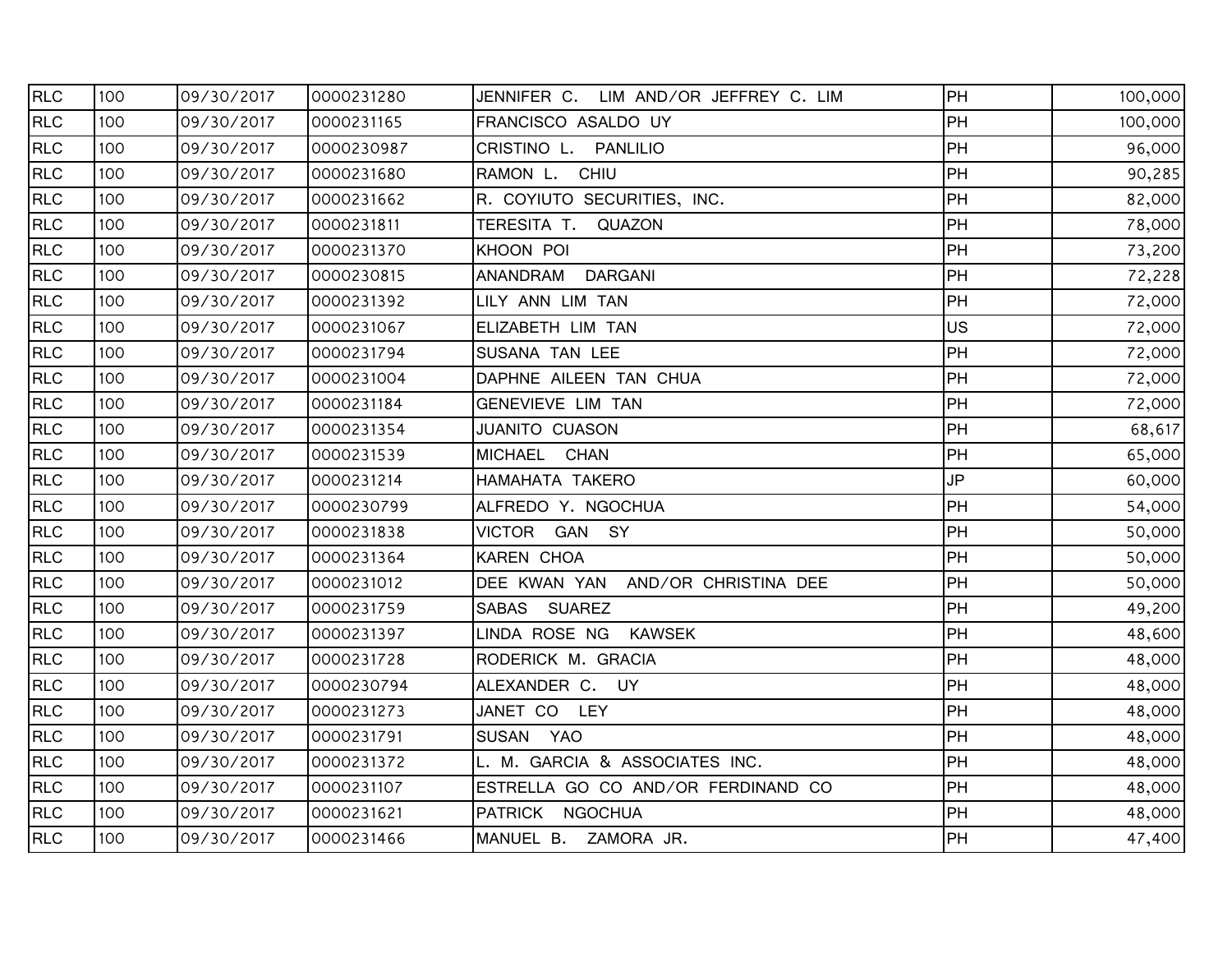| <b>RLC</b> | 100 | 09/30/2017 | 0000230885 | BEBE YU GO                              | <b>PH</b>   | 46,400 |
|------------|-----|------------|------------|-----------------------------------------|-------------|--------|
| <b>RLC</b> | 100 | 09/30/2017 | 0000231069 | ELIZABETH M. ZARATE                     | <b>I</b> PH | 42,000 |
| <b>RLC</b> | 100 | 09/30/2017 | 0000231808 | TERESITA C. DELGADO-VILLONCO            | PH          | 40,500 |
| <b>RLC</b> | 100 | 09/30/2017 | 0000231064 | ELIZABETH GOKONGWEI                     | PH          | 40,000 |
| <b>RLC</b> | 100 | 09/30/2017 | 0000231615 | PAN-ASIA SECURITIES CORP.               | <b>I</b> PH | 40,000 |
| <b>RLC</b> | 100 | 09/30/2017 | 0000231798 | SYLVESTER S.K. HUNG                     | <b>UK</b>   | 40,000 |
| <b>RLC</b> | 100 | 09/30/2017 | 0000230768 | A. ANGEL S. TANJANGCO                   | <b>PH</b>   | 38,500 |
| <b>RLC</b> | 100 | 09/30/2017 | 0000231800 | TAKASAGO TRADING CORP. INC.             | PH          | 36,000 |
| <b>RLC</b> | 100 | 09/30/2017 | 0000231396 | LIN LIN G. CHUNG                        | PH          | 36,000 |
| <b>RLC</b> | 100 | 09/30/2017 | 0000231097 | ERNESTO CAYETANO                        | PH          | 36,000 |
| <b>RLC</b> | 100 | 09/30/2017 | 0000231673 | R.J. DEL PAN AND COMPANY                | <b>PH</b>   | 36,000 |
| <b>RLC</b> | 100 | 09/30/2017 | 0000231702 | RENEE D. RUBIO                          | <b>PH</b>   | 36,000 |
| <b>RLC</b> | 100 | 09/30/2017 | 0000230844 | ANTONIO COJUANGCO                       | <b>PH</b>   | 36,000 |
| <b>RLC</b> | 100 | 09/30/2017 | 0000231418 | LUCIO YAN                               | PH          | 36,000 |
| <b>RLC</b> | 100 | 09/30/2017 | 0000231011 | DEBBIE C. GOH                           | <b>IPH</b>  | 35,000 |
| <b>RLC</b> | 100 | 09/30/2017 | 0000231545 | COJUANGCO<br>MIGUEL O.                  | PH          | 35,000 |
| <b>RLC</b> | 100 | 09/30/2017 | 0000231043 | <b>MADRAZO</b><br><b>EDMUNDO</b>        | <b>PH</b>   | 32,500 |
| <b>RLC</b> | 100 | 09/30/2017 | 0000231703 | RENEE D. RUBIO AND/OR CESAR A. RUBIO    | <b>PH</b>   | 32,400 |
| <b>RLC</b> | 100 | 09/30/2017 | 0000231430 | M.E. HOLDING CORPORATION                | <b>IPH</b>  | 31,500 |
| <b>RLC</b> | 100 | 09/30/2017 | 0000231828 | URBANCORP INVESTMENTS INC.              | PH          | 31,500 |
| <b>RLC</b> | 100 | 09/30/2017 | 0000231535 | MERCURY GROUP OF COMP. INC.             | <b>I</b> PH | 31,500 |
| <b>RLC</b> | 100 | 09/30/2017 | 0000231237 | HYDEE MANAGEMENT & RESOURCE CORPORATION | <b>I</b> PH | 31,200 |
| <b>RLC</b> | 100 | 09/30/2017 | 0000231611 | PACIFICO B. TACUB                       | <b>I</b> PH | 30,669 |
| <b>RLC</b> | 100 | 09/30/2017 | 0000231094 | ERIC VILLAFRANCA AND/OR CECILIA CRUCENA | <b>PH</b>   | 30,000 |
| <b>RLC</b> | 100 | 09/30/2017 | 0000231600 | ONG KONG PO                             | <b>PH</b>   | 30,000 |
| <b>RLC</b> | 100 | 09/30/2017 | 0000230887 | BELSON SECURITIES, INC.                 | PH          | 30,000 |
| <b>RLC</b> | 100 | 09/30/2017 | 0000231216 | HAO WEE                                 | <b>IPH</b>  | 30,000 |
| <b>RLC</b> | 100 | 09/30/2017 | 0000231570 | NELSON LIM                              | PH          | 28,800 |
| <b>RLC</b> | 100 | 09/30/2017 | 0000231892 | YOUNG, ELVIS YOUNG OR ELEANOR           | <b>PH</b>   | 28,800 |
| <b>RLC</b> | 100 | 09/30/2017 | 0000231825 | UBP TA#210-50078-8                      | <b>PH</b>   | 28,000 |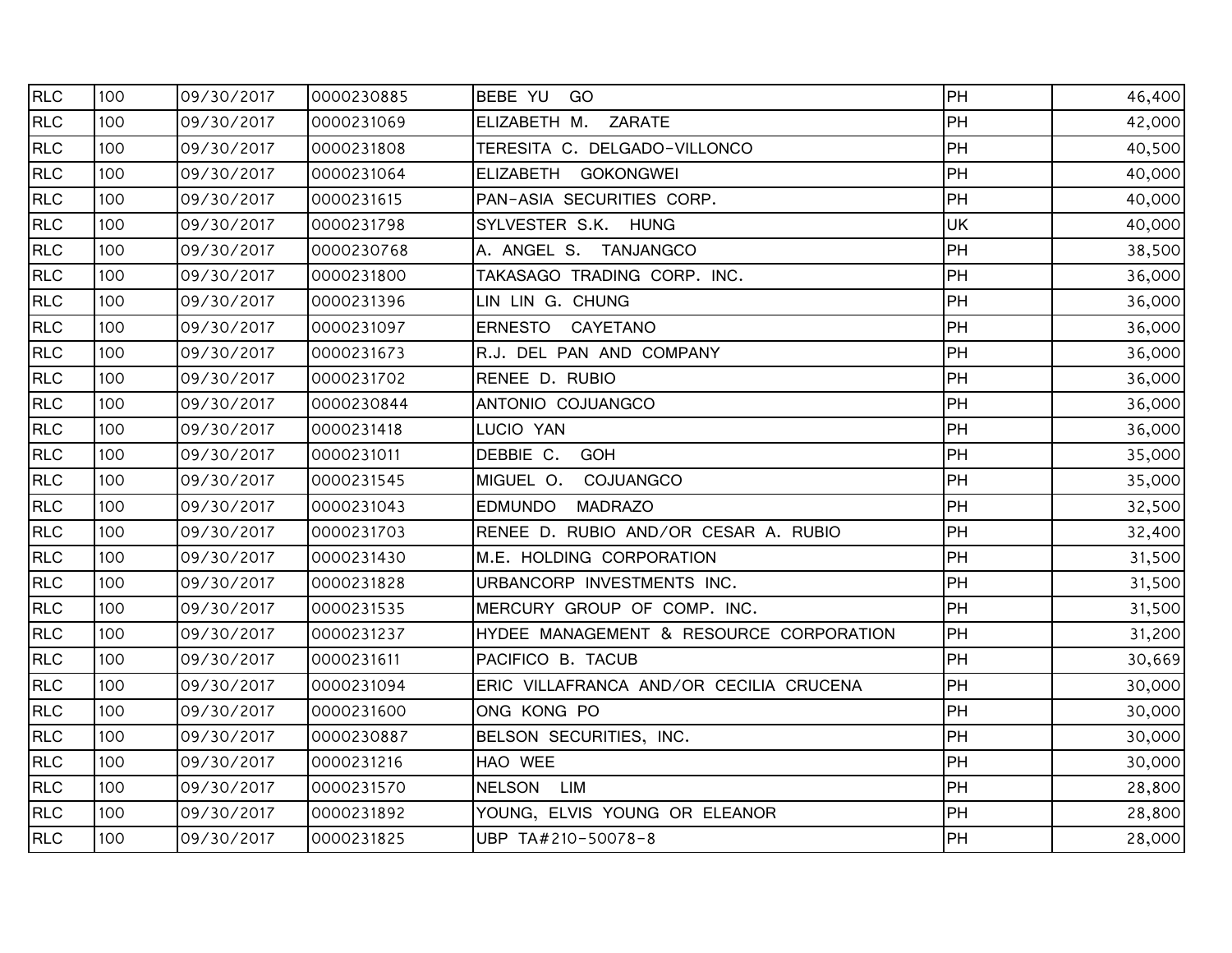| RLC        | 100 | 09/30/2017 | 0000231285 | JESUS F.<br>ZARANDIN                      | <b>IPH</b> | 26,400 |
|------------|-----|------------|------------|-------------------------------------------|------------|--------|
| <b>RLC</b> | 100 | 09/30/2017 | 0000231243 | INDOSUEZ MLA A/C 10849                    | IUК        | 26,000 |
| <b>RLC</b> | 100 | 09/30/2017 | 0000231169 | FRANCISCO ORTIGAS SEC., INC. A/C NO. 3633 | IPH.       | 26,000 |
| <b>RLC</b> | 100 | 09/30/2017 | 0000231860 | WARD MANAGEMENT CORPORATION               | IPH.       | 25,000 |
| <b>RLC</b> | 100 | 09/30/2017 | 0000231603 | ORIENTRADE SECURITIES INC.                | <b>IPH</b> | 25,000 |
| <b>RLC</b> | 100 | 09/30/2017 | 0000230986 | CRISPA TEXTILES, INC.                     | IPH.       | 24,000 |
| RLC        | 100 | 09/30/2017 | 0000230937 | <b>UNGCO</b><br><b>CECIL</b>              | IPH.       | 24,000 |
| <b>RLC</b> | 100 | 09/30/2017 | 0000231233 | HONORIO REYES-LAO                         | <b>IPH</b> | 24,000 |
| RLC        | 100 | 09/30/2017 | 0000231560 | <b>MURIEL</b><br>-SY                      | IPH.       | 24,000 |
| <b>RLC</b> | 100 | 09/30/2017 | 0000231359 | JULIO O. SY SR.                           | IPH.       | 24,000 |
| RLC        | 100 | 09/30/2017 | 0000231735 | <b>YAP</b><br>ROMAN T.                    | <b>IPH</b> | 24,000 |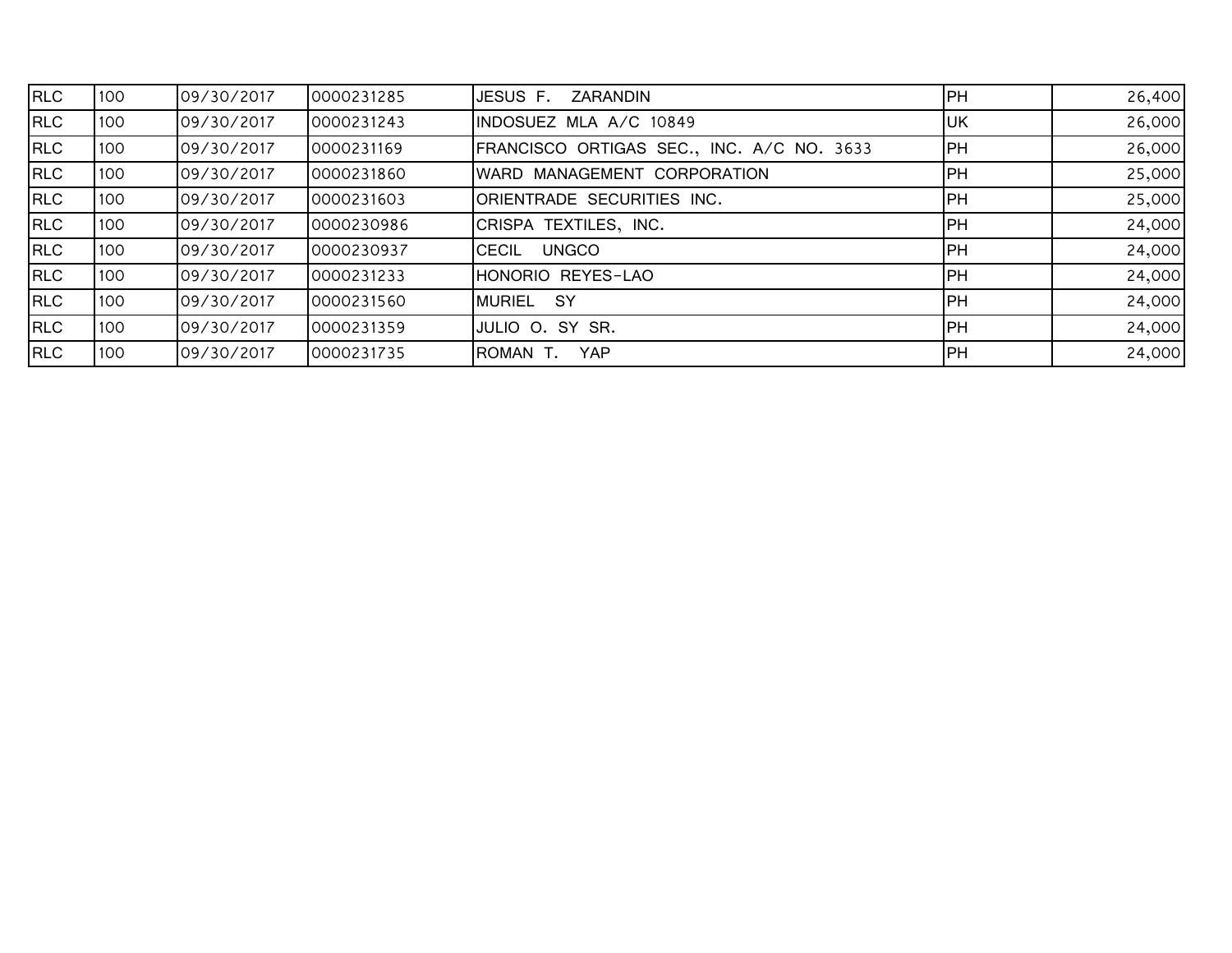## **OUTSTANDING BALANCES FOR A SPECIFIC COMPANY**

## Company Code - RLC000000000 ROBINSON LAND CORPORATION

Business Date: September 29, 2017

| <b>BPNAME</b>                                                | <b>HOLDINGS</b> |
|--------------------------------------------------------------|-----------------|
| DEUTSCHE BANK MANILA-CLIENTS A/C                             | 530,794,991     |
| THE HONGKONG AND SHANGHAI BANKING CORP. LTD. -CLIENTS' ACCT. | 418,516,863     |
| CITIBANK N.A.                                                | 230,766,254     |
| <b>GOVERNMENT SERVICE INSURANCE SYSTEM</b>                   | 82,247,520      |
| THE HONGKONG AND SHANGHAI BANKING CORP. LTD. -CLIENTS' ACCT. | 77,633,741      |
| STANDARD CHARTERED BANK                                      | 54,331,742      |
| SOCIAL SECURITY SYSTEM                                       | 26,895,050      |
| <b>BPI SECURITIES CORPORATION</b>                            | 25,789,027      |
| <b>BANCO DE ORO - TRUST BANKING GROUP</b>                    | 23,090,360      |
| COL Financial Group, Inc.                                    | 17,860,609      |
| <b>MBTC - TRUST BANKING GROUP</b>                            | 10,320,695      |
| MAYBANK ATR KIM ENG SECURITIES, INC.                         | 7,778,075       |
| PNB TRUST BANKING GROUP                                      | 7,336,825       |
| WEALTH SECURITIES, INC.                                      | 4,053,549       |
| <b>BDO SECURITIES CORPORATION</b>                            | 2,555,525       |
| PHILIPPINE EQUITY PARTNERS, INC.                             | 2,510,931       |
| UNITED COCONUT PLANTERS BANK-TRUST BANKING                   | 2,133,400       |
| FIRST METRO SECURITIES BROKERAGE CORP.                       | 2,094,444       |
| SB EQUITIES, INC.                                            | 2,017,199       |
| PLATINUM SECURITIES, INC.                                    | 1,975,800       |
| DEUTSCHE BANK MANILA-CLIENTS A/C                             | 1,903,031       |
| <b>QUALITY INVESTMENTS &amp; SECURITIES CORPORATION</b>      | 1,898,772       |
| SAN MIGUEL CORPORATION RETIREMENT PLAN-STP                   | 1,895,200       |
| CENTURY SECURITIES CORPORATION                               | 1,861,800       |
| CAMPOS, LANUZA & COMPANY, INC.                               | 1,835,300       |
| ABACUS SECURITIES CORPORATION                                | 1,654,407       |
| UCPB SECURITIES, INC.                                        | 1,335,400       |
| <b>IGC SECURITIES INC.</b>                                   | 1,204,500       |
| ANSALDO, GODINEZ & CO., INC.                                 | 1,006,525       |
| CHINA BANKING CORPORATION - TRUST GROUP                      | 948,200         |
| PAPA SECURITIES CORPORATION                                  | 910,676         |
| RCBC TRUST & INVESTMENT DIVISION                             | 903,700         |
| AP SECURITIES INCORPORATED                                   | 847,358         |
| STANDARD SECURITIES CORPORATION                              | 763,983         |
| R. S. LIM & CO., INC.                                        | 723,310         |
| R. NUBLA SECURITIES, INC.                                    | 703,357         |
| UNICAPITAL SECURITIES INC.                                   | 694,830         |
| A & A SECURITIES, INC.                                       | 684,250         |
| R. COYIUTO SECURITIES, INC.                                  | 673,800         |
| REGINA CAPITAL DEVELOPMENT CORPORATION                       | 478,660         |
| AB CAPITAL SECURITIES, INC.                                  | 473,189         |
| <b>BDO NOMURA SECURITIES INC</b>                             | 469,118         |
| PHILSTOCKS FINANCIAL INC                                     | 429,709         |
| TOWER SECURITIES, INC.                                       | 417,331         |
| EASTERN SECURITIES DEVELOPMENT CORPORATION                   | 385,498         |
| IMPERIAL, DE GUZMAN, ABALOS & CO., INC.                      | 366,189         |
| <b>BANK OF COMMERCE - TRUST SERVICES GROUP</b>               | 344,400         |
| SOLAR SECURITIES, INC.                                       | 333,350         |
| LAND BANK OF THE PHILIPPINES-TRUST BANKING GROUP             | 333,300         |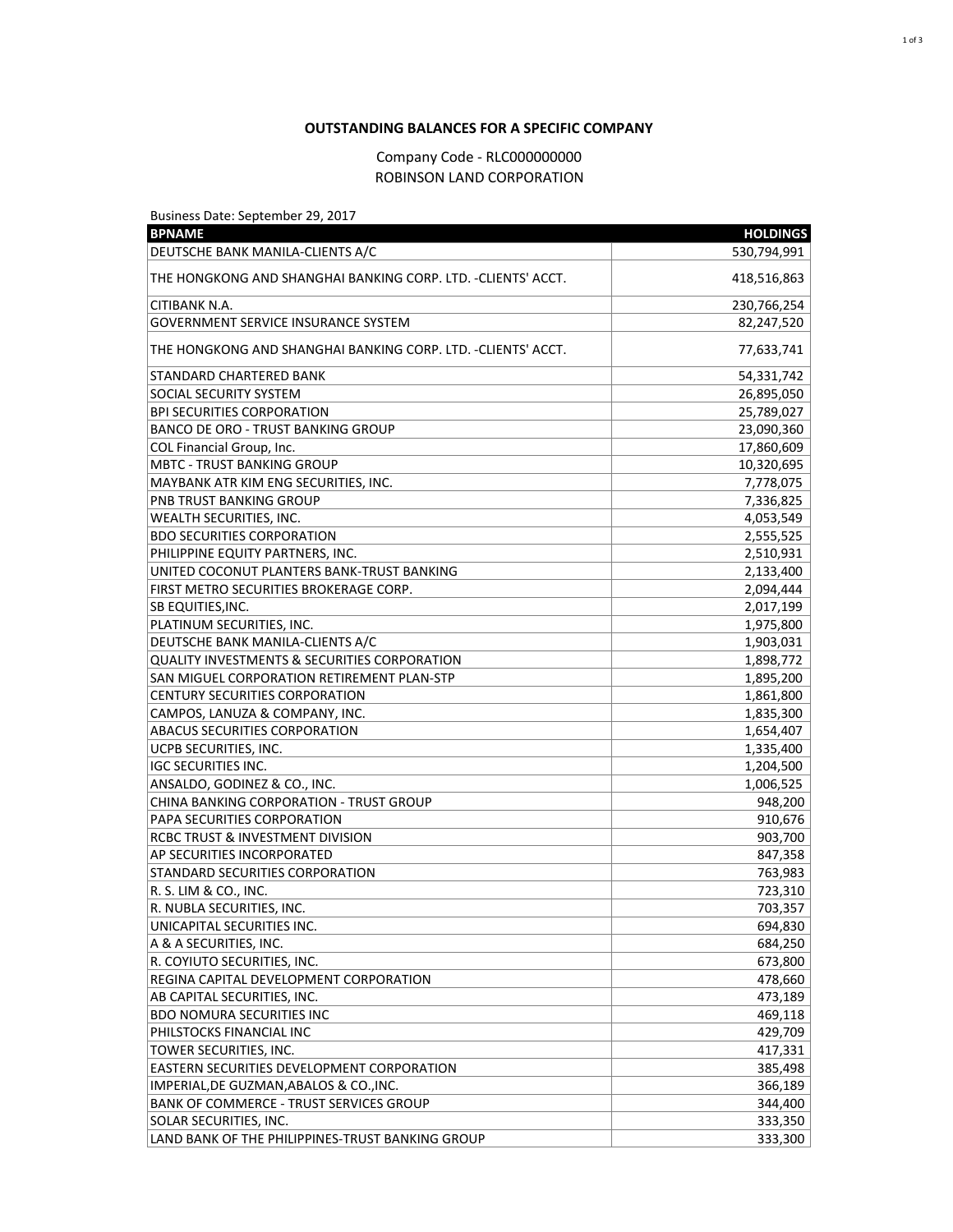| <b>BPNAME</b>                                       | <b>HOLDINGS</b> |
|-----------------------------------------------------|-----------------|
| TANSENGCO & CO., INC.                               | 309,194         |
| BA SECURITIES, INC.                                 | 306,450         |
| EVERGREEN STOCK BROKERAGE & SEC., INC.              | 305,600         |
| RCBC SECURITIES, INC.                               | 289,513         |
| E. CHUA CHIACO SECURITIES, INC.                     | 243,327         |
| GOLDSTAR SECURITIES, INC.                           | 241,400         |
| FIRST INTEGRATED CAPITAL SECURITIES, INC.           | 221,800         |
| STRATEGIC EQUITIES CORP.                            | 215,100         |
| YAO & ZIALCITA, INC.                                | 212,600         |
| INVESTORS SECURITIES, INC,                          | 189,900         |
| THE FIRST RESOURCES MANAGEMENT & SECURITIES CORP.   | 176,200         |
| WESTLINK GLOBAL EQUITIES, INC.                      | 167,500         |
| I. B. GIMENEZ SECURITIES, INC.                      | 165,000         |
| DAVID GO SECURITIES CORP.                           | 162,300         |
| NATIONAL REINSURANCE CORPORATION OF THE PHILIPPINES | 150,000         |
| PREMIUM SECURITIES, INC.                            | 145,850         |
| <b>GLOBALINKS SECURITIES &amp; STOCKS, INC.</b>     | 143,352         |
| BELSON SECURITIES, INC.                             | 140,350         |
| CITISECURITIES, INC.                                | 139,550         |
|                                                     |                 |
| SUMMIT SECURITIES, INC.                             | 131,450         |
| SunSecurities, Inc.                                 | 111,200         |
| TRENDLINE SECURITIES CORPORATION                    | 92,800          |
| PCCI SECURITIES BROKERS CORP.                       | 91,700          |
| ALPHA SECURITIES CORP.                              | 91,500          |
| ASIA UNITED BANK - TRUST & INVESTMENT GROUP         | 89,400          |
| TRITON SECURITIES CORP.                             | 87,550          |
| UOB KAY HIAN SECURITIES (PHILS.), INC.              | 84,000          |
| PNB SECURITIES, INC.                                | 81,500          |
| OPTIMUM SECURITIES CORPORATION                      | 78,120          |
| <b>MANDARIN SECURITIES CORPORATION</b>              | 71,536          |
| INTRA-INVEST SECURITIES, INC.                       | 67,620          |
| <b>GUILD SECURITIES, INC.</b>                       | 65,250          |
| MDR SECURITIES, INC.                                | 63,800          |
| CLSA PHILIPPINES, INC.                              | 63,400          |
| MERCANTILE SECURITIES CORP.                         | 63,225          |
| GOLDEN TOWER SECURITIES & HOLDINGS, INC.            | 60,300          |
| G.D. TAN & COMPANY, INC.                            | 58,973          |
| I. ACKERMAN & CO., INC.                             | 56,553          |
| DEUTSCHE REGIS PARTNERS, INC.                       | 52,997          |
| YU & COMPANY, INC.                                  | 51,500          |
| E.SECURITIES, INC.                                  | 50,200          |
| EQUITIWORLD SECURITIES, INC.                        | 49,580          |
| ASTRA SECURITIES CORPORATION                        | 49,500          |
| F. YAP SECURITIES, INC.                             | 46,700          |
| SECURITIES SPECIALISTS, INC.                        | 46,700          |
| ASIASEC EQUITIES, INC.                              | 45,200          |
| MERIDIAN SECURITIES, INC.                           | 43,600          |
| VENTURE SECURITIES, INC.                            | 43,520          |
| <b>EAST WEST CAPITAL CORPORATION</b>                | 42,800          |
| UCPB GENERAL INSURANCE CO., INC.                    | 40,000          |
| JSG SECURITIES, INC.                                | 37,000          |
| PAN ASIA SECURITIES CORP.                           | 36,950          |
| UNITED COCONUT PLANTERS LIFE ASSURANCE CORPORATION  | 35,000          |
| JAKA SECURITIES CORP.                               | 34,600          |
| H. E. BENNETT SECURITIES, INC.                      | 34,600          |
| A. T. DE CASTRO SECURITIES CORP.                    | 33,560          |
| AURORA SECURITIES, INC.                             | 33,500          |
| RTG & COMPANY, INC.                                 | 30,300          |
|                                                     |                 |